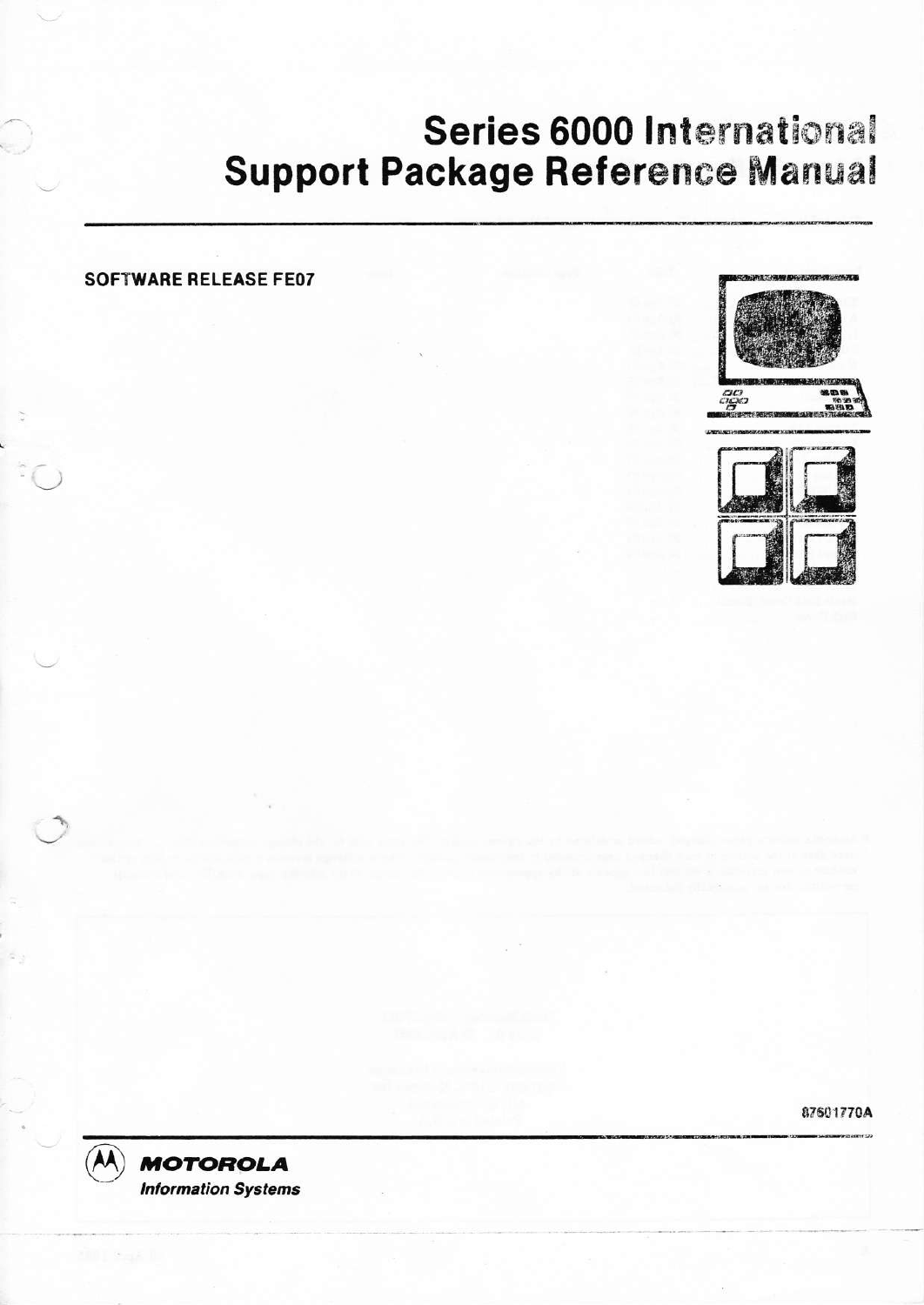## **List of Effective Pages**

This publication contains 126 pages consisting of the following:

| Page Number                              | Date      | Page Number | Date | Page Number | Date |
|------------------------------------------|-----------|-------------|------|-------------|------|
|                                          | 30 Apr 85 |             |      |             |      |
|                                          | 30 Apr 85 |             |      |             |      |
|                                          | 30 Apr 85 |             |      |             |      |
| $ii$ (Blank)                             | 30 Apr 85 |             |      |             |      |
|                                          | 30 Apr 85 |             |      |             |      |
| 1-1 thru $1-3$                           | 30 Apr 85 |             |      |             |      |
| $1-4$ (Blank)                            | 30 Apr 85 |             |      |             |      |
| 2-1 thru $2-4$                           | 30 Apr 85 |             |      |             |      |
| 3-1 thru 3-18 30 Apr 85                  |           |             |      |             |      |
| 4-1 thru $4-50$                          | 30 Apr 85 |             |      |             |      |
| $A-1$ thru $A-6$                         | 30 Apr 85 |             |      |             |      |
| B-1 thru B-27                            | 30 Apr 85 |             |      |             |      |
|                                          |           |             |      |             |      |
|                                          |           |             |      |             |      |
|                                          |           |             |      |             |      |
| Index-1 thru Index-3 $\dots$ 30 Apr 85   |           |             |      |             |      |
| Index-4 (Blank)  30 Apr 85               |           |             |      |             |      |
| User's Comments $-$                      |           |             |      |             |      |
| Reply Card $- - -$                       |           |             |      |             |      |
| Inside Back Cover $(Blank) \ldots$ $  -$ |           |             |      |             |      |
| Back Cover                               |           |             |      |             |      |

\* Asterisks indicate pages changed. added or deleted by the current change. The issue date for the change appears in place of the previous issue date at the bottom of each changed page included in the change package. Where a change involves a technical correction or the addition of new material, a vertical line appears at the appropriate place in the margin of the affected page. Deletions and editorial corrections are not specifically indicated.

> Stock Number: 87601770A Issue A: 30 April 1985

Specifications subject to change Copyright ©1985, Motorola Inc. All rights reserved Printed in U.S.A.